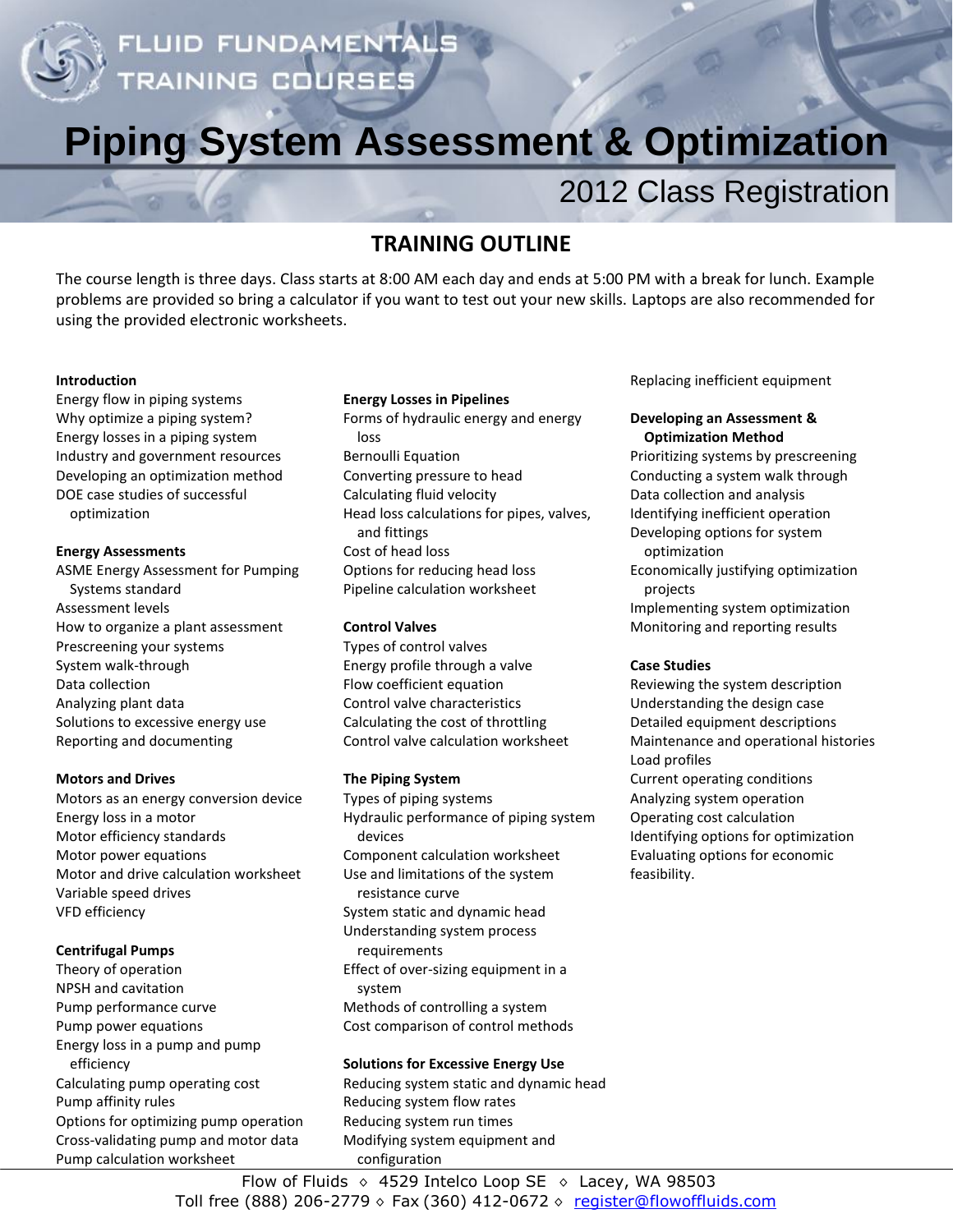## **Class Registration**

**To register:** Fax (360) 412-0672, call (888) 206-2779, or emai[l register@flowoffluids.com](mailto:register@flowoffluids.com) This registration form does not guarantee that a seat is held for the registrant(s). Call to confirm seating availability.

**Course fee:** The registration fee of \$1295 includes the three-day seminar, course workbook, electronic copies of the Microsoft Excel worksheets and exercise solutions and copy of the ASME standard EA-2-2009, Energy Assessment for Pumping Systems.

**Cancellation Policy:** If notification is received at least two weeks prior to the start of the course, credit may be granted to a later seminar date. No refunds are available for cancellations made less than 30 days prior to the start of the scheduled course. If for any reason we are required to cancel a class, our liability is limited to the return of the registration fee.

**Guarantee:** Engineered Software offers the highest quality training available. If you are dissatisfied for any reason, notify the instructor prior to the end of the first day and you may withdraw and receive a 100% tuition refund.

**Class size**: Limited to 25.

**Continuing Education Unit (CEU):** Completion of the Piping System Assessment & Optimization Training is credited as 2.4 CEU's (24 Professional Development Hours).

#### **Courses are offered on the following 2012 schedule:**

Boise, ID – May 15-17, 2012

| <b>Method of Payment (Check one):</b><br>□Check (Payable to Engineered Software)                                          |             |              |                                                                                                                                                                                |                  |       |                |  |  |  |  |
|---------------------------------------------------------------------------------------------------------------------------|-------------|--------------|--------------------------------------------------------------------------------------------------------------------------------------------------------------------------------|------------------|-------|----------------|--|--|--|--|
|                                                                                                                           | $\Box$ Visa | $\square$ MC | $\Box$ Amex                                                                                                                                                                    | □Purchase Order* |       |                |  |  |  |  |
| Card Number:                                                                                                              |             |              |                                                                                                                                                                                | Exp. Date:       |       | Security Code: |  |  |  |  |
| Name On Card:                                                                                                             |             |              |                                                                                                                                                                                |                  |       |                |  |  |  |  |
| Signature:                                                                                                                |             |              |                                                                                                                                                                                |                  |       |                |  |  |  |  |
| Attendee Information ** Requested Class Date:                                                                             |             |              |                                                                                                                                                                                |                  |       |                |  |  |  |  |
| Boise, ID - May 15-17, 2012                                                                                               |             |              |                                                                                                                                                                                |                  |       |                |  |  |  |  |
|                                                                                                                           |             |              |                                                                                                                                                                                |                  |       |                |  |  |  |  |
| In order to notify you of class changes or cancellations, contact information MUST be completely filled out.              |             |              |                                                                                                                                                                                |                  |       |                |  |  |  |  |
| Name:                                                                                                                     |             |              |                                                                                                                                                                                | Email:           |       |                |  |  |  |  |
| Company:                                                                                                                  |             |              |                                                                                                                                                                                | Title:           |       |                |  |  |  |  |
| Address:                                                                                                                  |             |              |                                                                                                                                                                                |                  |       |                |  |  |  |  |
| City:                                                                                                                     |             |              |                                                                                                                                                                                | State:<br>Zip:   |       |                |  |  |  |  |
| Phone:                                                                                                                    |             |              | Fax:                                                                                                                                                                           |                  | PE #: |                |  |  |  |  |
| Please Mail this form to:<br>Engineered Software, Inc. c/o Flow of Fluids<br>4529 Intelco Loop SE<br>Lacey, WA 98503-5941 |             |              | For your convenience you may also:<br>Fax to: (360) 412-0672<br>E-mail to: register@flowoffluids.com<br>Phone Registration is available from 7am to 3:30pm PDT: (888) 206-2779 |                  |       |                |  |  |  |  |

\* Invoice to be paid prior to beginning of class.

\*\* For additional attendees, a second sheet has been provided. If you need more spaces to register additional people please make a copy of the following attendee registration sheet and use it to include all attendee registrations and return with the Payment Method form.